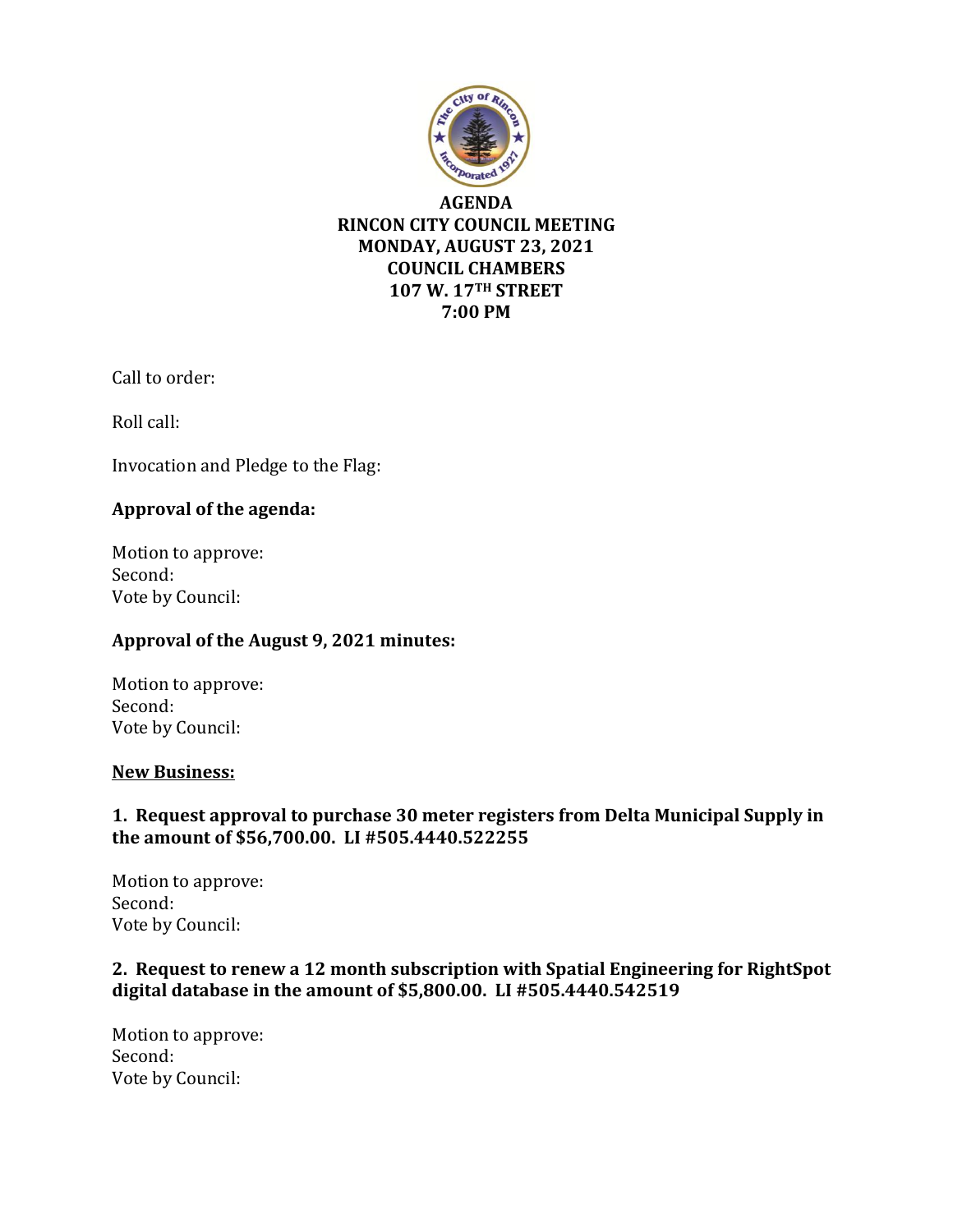### **3. Request approval to accept a letter of credit in the amount of \$73,446.00 for the Cowan Family Tract Development.**

Motion to approve: Second: Vote by Council:

## **4. Request approval of the Energov Permitting software contract renewal and software upgrade in the amount of \$15,159.00.**

Motion to approve: Second: Vote by Council:

### **5. Administrative Reports:**

(b) City Engineer (h) Wastewater (c) Chief of Police (i) Finance (d) Fire Department (j) Lost Plantation (e) Building/Zoning Dept. (k) Mayor and Council (f) Recreation Dept.

(a) City Manager (g) Water/Sewer/Public Works

### **6. Executive session to discuss personnel, pending litigation, attorney client privilege, and real estate.**

Motion: Second: Vote by Council:

Motion to return to meeting: Second: Vote by Council:

### **7. Follow the statutes of executive session, to put on file an executive session affidavit and resolution.**

Motion to approve: Second: Vote by Council:

#### **8. Take any action that is needed on the items from executive session.**

Motion to approve: Second: Vote by Council: